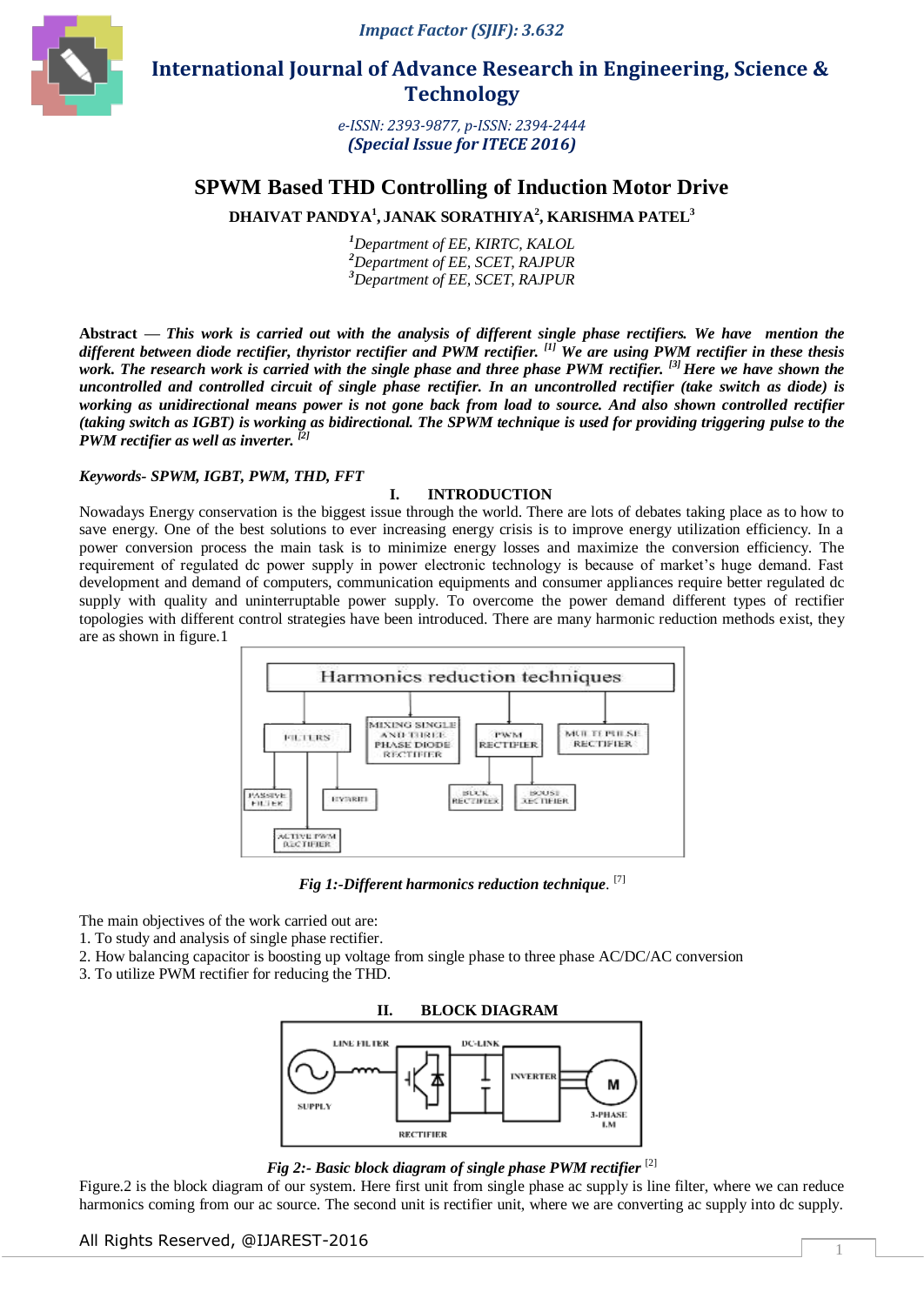## *International Journal of Advance Research in Engineering, Science & Technology (IJAREST) (Special Issue for ITECE 2016), e-ISSN:* 2393-9877*, print-ISSN:* 2394-2444

Here third unit is dc link capacitor coming in our circuit which will filter harmonics coming from rectifier unit and fed regulated dc supply converted by rectifier unit to inverter unit. This unit will convert further dc supply into ac supply which is demand of our load. We have used induction motor as a load.



### **III. SIMULATION ANALYSIS AND RESULTS**

*Fig 3:- Single phase PWM rectifier*



*Fig 4:-Input Supply Voltage* Fig 5:-Output Voltage Fig 5:-Output Voltage

Here we have simulated single phase PWM rectifier. Where we have given 230 V ac supply and SPWM technique is used. We are comparing sine wave with triangular wave and generated signal is given to IGBT's Gate. Here four IGBT switch is making rectifier circuit, which convert ac supply into dc supply (shown in figure.3, 4, 5 simulation result). Here we are giving 230 V ac which is converted into 230 V dc supply**.**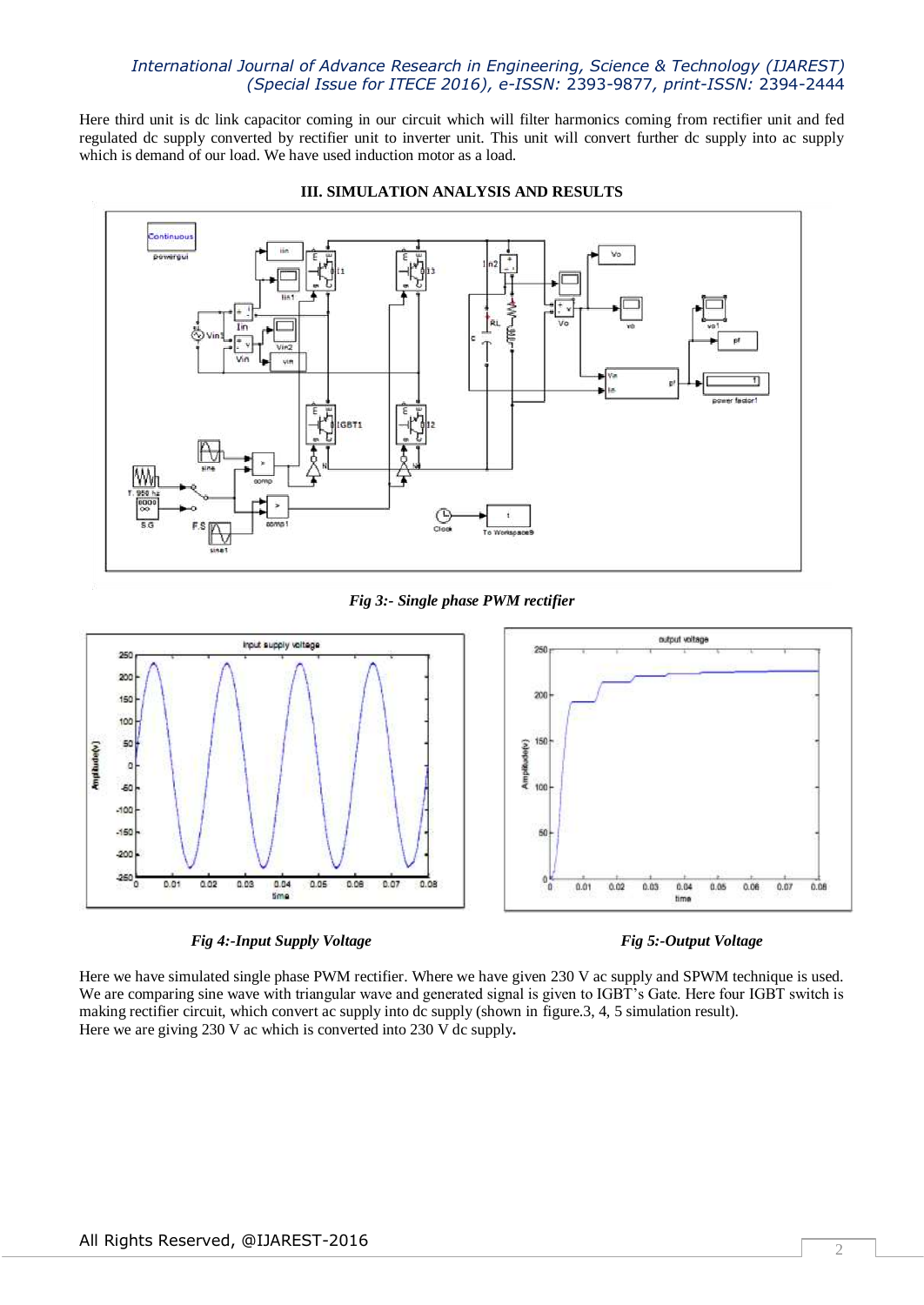## *International Journal of Advance Research in Engineering, Science & Technology (IJAREST) (Special Issue for ITECE 2016), e-ISSN:* 2393-9877*, print-ISSN:* 2394-2444



*Fig 6:- Conventional Single Phase AC-DC-AC conversion*

The simulation of conventional single phase rectifier is done in traditional method which utilize single phase uncontrolled rectifier at the source side of the power circuit. Power factor measurement block is used in line side. Capacitor is connected in parallel for removing fluctuation from the dc bus voltage. Diodes are used for the rectifier and IGBT for the inverter. PWM generator is used for triggering the IGBT as shown in fig (5.2). Nominal fixed load torque of 11.9 N-m is given to the motor. This will give speed in angular terms hence to get the rpm a gain speed converter is used uses the below expression for converting speed.

So here we have given 230 V ac to rectifier unit which convert it into 230 V D.C. This 230 V dc is output of our rectifier unit as well as input of our inverter unit, which further convert this 230V D.C. into 230 V ac which is requirement of our induction motor. Here we have done this AC-DC and DC-AC conversion to minimize harmonics current flowing through induction motor which we can see from result. Here input side THD current is 61.79% and output side it is only 3.03 % which is as per IEEE standard.(AS IEEE standard THD should be less than 5%)



*Fig 7:- Supply Voltage*



*Fig 8:- Output Voltage of Rectifier Unit*